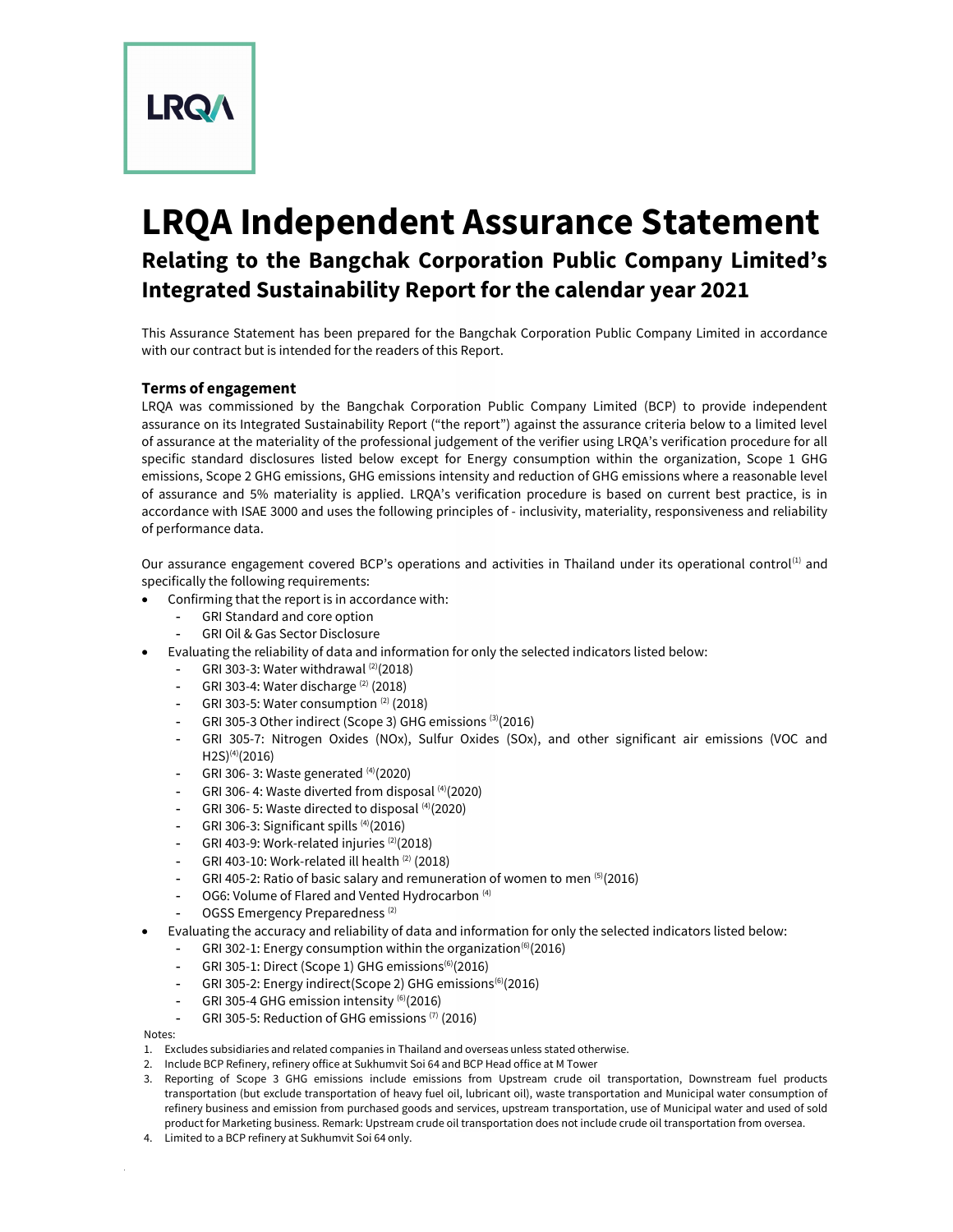

- 5. Includes all units of BCP Refinery business, i.e. Head office, Refinery plant, and Regional oil terminals.
- 6. includes BCP and its subsidiaries and related company in Thailand in Marketing business. In conclusion, reporting scope for energy consumption and greenhouse gas emissions includes BCP (Refinery Business), Bangchak Green Net Co., Ltd. (BGN), and Bangchak Retail Co., Ltd. (BCR).
- 7. Limited to GHG reduction activities of BCP refinery only.

LRQA's responsibility is only to BCP. LRQA disclaims any liability or responsibility to others as explained in the end footnote. BCP's responsibility is for collecting, aggregating, analysing and presenting all the data and information within the report and for maintaining effective internal controls over the systems from which the report is derived. Ultimately, the report has been approved by, and remains the responsibility of BCP.

## LRQA's Opinion

Based on LRQA's approach, we believe that BCP has, in all material respects disclosed accurate and reliable performance data and information related to the following selected indicators:

- GRI 302-1: Energy consumption within the organization<sup>(6)</sup>(2016)
- GRI 305-1: Direct (Scope 1) GHG emissions $^{(6)}$ (2016)
- GRI 305-2: Energy indirect(Scope 2) GHG emissions<sup>(6)</sup>(2016)
- GRI 305-4 GHG emission intensity (6)(2016)
- GRI 305-5: Reduction of GHG emissions (7) (2016)

Notes:

- 6. Includes BCP and its subsidiaries and related company in Thailand in Marketing business. In conclusion, reporting scope for energy consumption and greenhouse gas emissions includes BCP (Refinery Business), Bangchak Green Net Co., Ltd. (BGN), and Bangchak Retail Co., Ltd. (BCR).
- 7. Limited to GHG reduction activities of BCP refinery only.

The above opinion expressed is formed on the basis of a reasonable level of assurance and at 5% materiality.

Also, nothing has come to our attention that would cause us to believe that BCP has not, in all material respects:

- Met the requirements above
- Disclosed reliable performance data and information for the selected indicators
- Covered all the issues that are important to the stakeholders and readers of this report.

The opinion expressed is formed on the basis of a limited level of assurance and at the materiality of the professional judgement of the verifier.

Note: The extent of evidence-gathering for a limited assurance engagement is less than for a reasonable assurance engagement. Limited assurance engagements focus on aggregated data rather than physically checking source data at sites. Consequently, the level of assurance obtained in a limited assurance engagement is substantially lower than the assurance that would have been obtained had a reasonable assurance engagement been performed.

## LRQA's approach

LRQA's assurance engagements are carried out in accordance with our verification procedure. The following tasks though were undertaken as part of the evidence gathering process for this assurance engagement:

- Assessing BCP's approach to stakeholder engagement to confirm that issues raised by stakeholders were captured correctly. We did this through interviewing representatives of some BCP business units which have engaged directly with stakeholders and reviewing documents and associated records.
- Reviewing BCP's process for identifying and determining material issues to confirm that the right issues were included in their report. We did this by benchmarking reports written by BCP and its peers to ensure that sector specific issues were included for comparability. We also tested the filters used in determining material issues to evaluate whether BCP makes informed business decisions that may create opportunities that contribute towards sustainable development.
- Auditing BCP's data management systems to confirm that there were no significant errors, omissions or misstatements in the report. We did this by reviewing the effectiveness of data handling processes, and systems. We also spoke with those key people responsible for compiling the data and drafting the report.
- Conducting the verification remotely through VDO conference in-order to:
- interview people involved in reporting data of selected indicators within the reporting scope.
- verify evidences made available for the selected indicators.

LRQA did not verify the data back to its original sources, nor did it assess the accuracy and completeness of the data reported by individual locations for all selected indicators, except for energy consumption within the